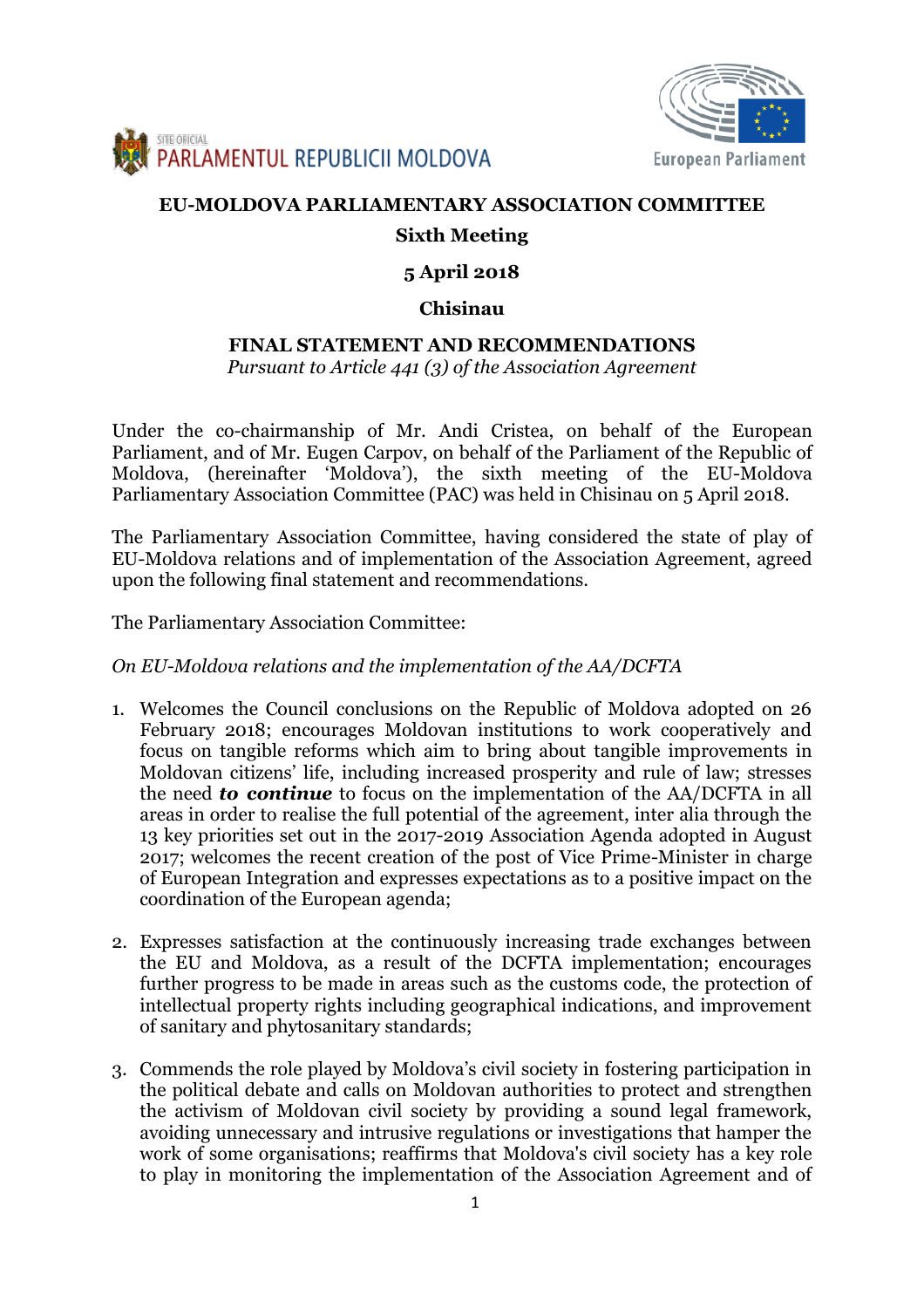



the reform agenda; encourages the government and the parliament *to continue cooperation* with the EU-Moldova Civil Society Platform, which was set up within the framework of the Association Agreement for this purpose; *welcomes the adoption of the Strategy on Development of the Civil Society, adopted on 23rd of March by the Moldovan Parliament;* reiterates that the engagement with civil society should be systematic and continuous and invites to use best practice of other Eastern Partnership countries in this area;

- 4. Commends the positive contribution made by the Republic of Moldova to the Eastern partnership summit of 24 November 2017; takes the view that additional opportunities to deepen the relations between the EU and those partners that have made substantial progress in implementing AA/DCFTA-related reforms should be worked out, in order to provide sustained momentum in the relation, in line with the 'EaP+' model advocated by the European Parliament; welcomes in this respect the establishment of the Euronest working group on Association Agreements, the Como communiqué by the parliaments of Georgia, Moldova and Ukraine and the co-organised conference on "Eastern Partnership and current security challenges", held in Chisinau on 2 March 2018;
- 5. Reiterates that pursuant to Article 49 TEU, the Republic of Moldova like any other European state – has a European perspective and may apply to become a member of the European Union provided it adheres to the principles of democracy, respects fundamental freedoms and minority rights and the respect for the rule of law; underlines that the European perspective of Moldova must be rooted first and foremost in an adherence to the values which underpin the EU;
- 6. Highlights that Moldova's deepening relation with the EU does not preclude it from maintaining and pursuing closer political and economic relations with third countries in so far as they respect the mutually agreed values of democracy, the rule of law, good governance and the respect for human rights and fundamental freedoms; considers that Moldova's opening to new markets will render its economy more competitive, will increase its attractiveness for investments and will lead to higher purchasing power for its citizens;
- 7. Welcomes the Democracy Support and Election Coordination Group's decision to maintain Moldova as a priority country for cooperation in 2018 as a sign of the strategic importance of the Parliament of Moldova;

### *On the upcoming elections and the reform process in Moldova*

8. Calls on all stakeholders to ensure that the upcoming parliamentary elections follow international obligations and standards for democratic elections and take into consideration the recommendations of the previous international election observation missions; insists in particular on the importance of the development of a truly multi-party system; regrets that the new electoral law did not address some key recommendations of the joint opinion of the Venice Commission/OSCE/ODIHR of 19 June 2017, *while respecting the principle*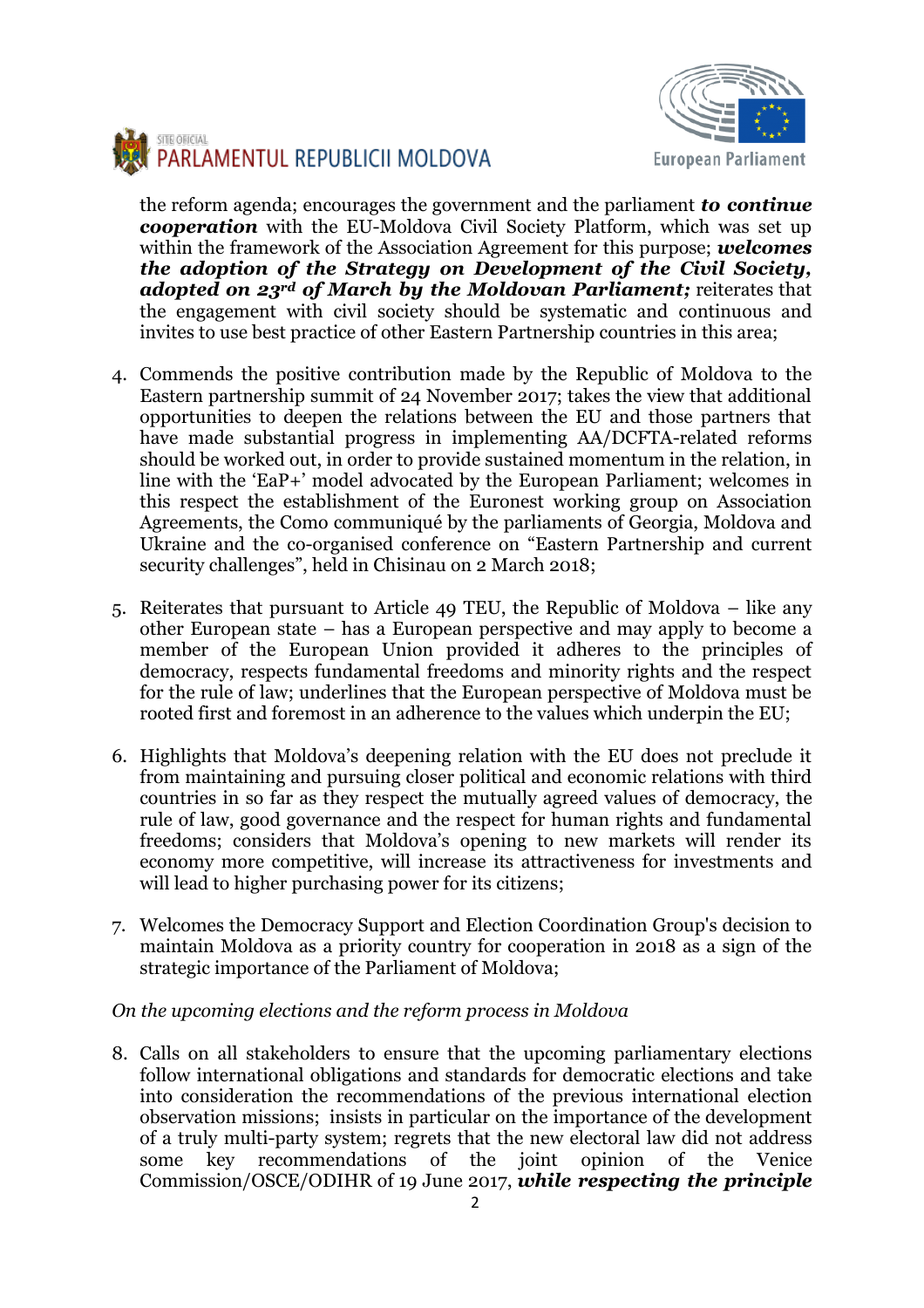



*of the sovereign right of the state to choose the electoral system*; *takes note of the new opinion and recommendations of the Venice Commission and OSCE/ODIHR on the electoral system in the Republic of Moldova of 16 March 2018*; welcomes the opinion of the Venice Commission/OSCE/ODIHR of 11 December 2017 on the funding of political parties and encourages the Moldovan authorities to follow the suggestions contained therein;

- 9. Welcomes the signature of the Macro-Financial Assistance's Memorandum of understanding, Loan Facility Agreement and Grant Agreement on 24 November 2017 and their ratification by the Moldova Parliament on 15 December 2017; recalls the Joint Statement by the European Parliament, the Council and the Commission (Annex II) on the decision to provide macro-financial assistance which made the respect for effective democratic mechanisms, including a multiparty parliamentary system and the rule of law and the respect for human rights, preconditions for granting macro-financial assistance; calls on the Moldovan authorities to take the necessary steps in this respect in order to **ensure** the disbursement of this assistance;
- 10. Underlines the importance of living up to the high expectations of the citizens of Moldova and the EU with respect to the eradication of corruption and reiterates that de-politicised state institutions and eradication of corruption at all levels are required for the reform process to have credibility in the eyes of the public; takes notes of the Commission's First Report under the Visa Suspension Mechanism from December 2017, which finds that implementation of fight against corruption (in particular high-level corruption) and money laundering "is seriously lagging behind" and points at attempts to undermine the anti-corruption framework, at limitations in the scope of action of the asset recovery office and at delays in the implementation of the Law on National Integrity Authorities as well as on the alignment of anti-money laundering legislation with the 4th EU Anti-Money Laundering Directive; calls on all relevant stakeholders to undertake the necessary steps before the parliamentary elections in order to address these concerns;
- 11. Underlines too that the adoption of a Code of Conduct for MPs by the Moldovan Parliament would represent an important sign from all political parties that they recognise the need to tackle corruption in order to restore public trust and confidence in the parliament;
- 12. Furthermore stresses the importance of an impartial and well-functioning judiciary system; remind of the fact that the EU has withdrawn its budget support due to the lack of progress in the judicial reform; encourages the authorities to ensure that the next justice strategy 2018-2020 draws the lessons from the previous strategy, addresses the existing shortcomings and is designed in a transparent way, under involvement of all relevant stakeholders, including from the civil society; underlines in particular the need to enhance transparency and impartiality of the selection of judges and prosecutors;